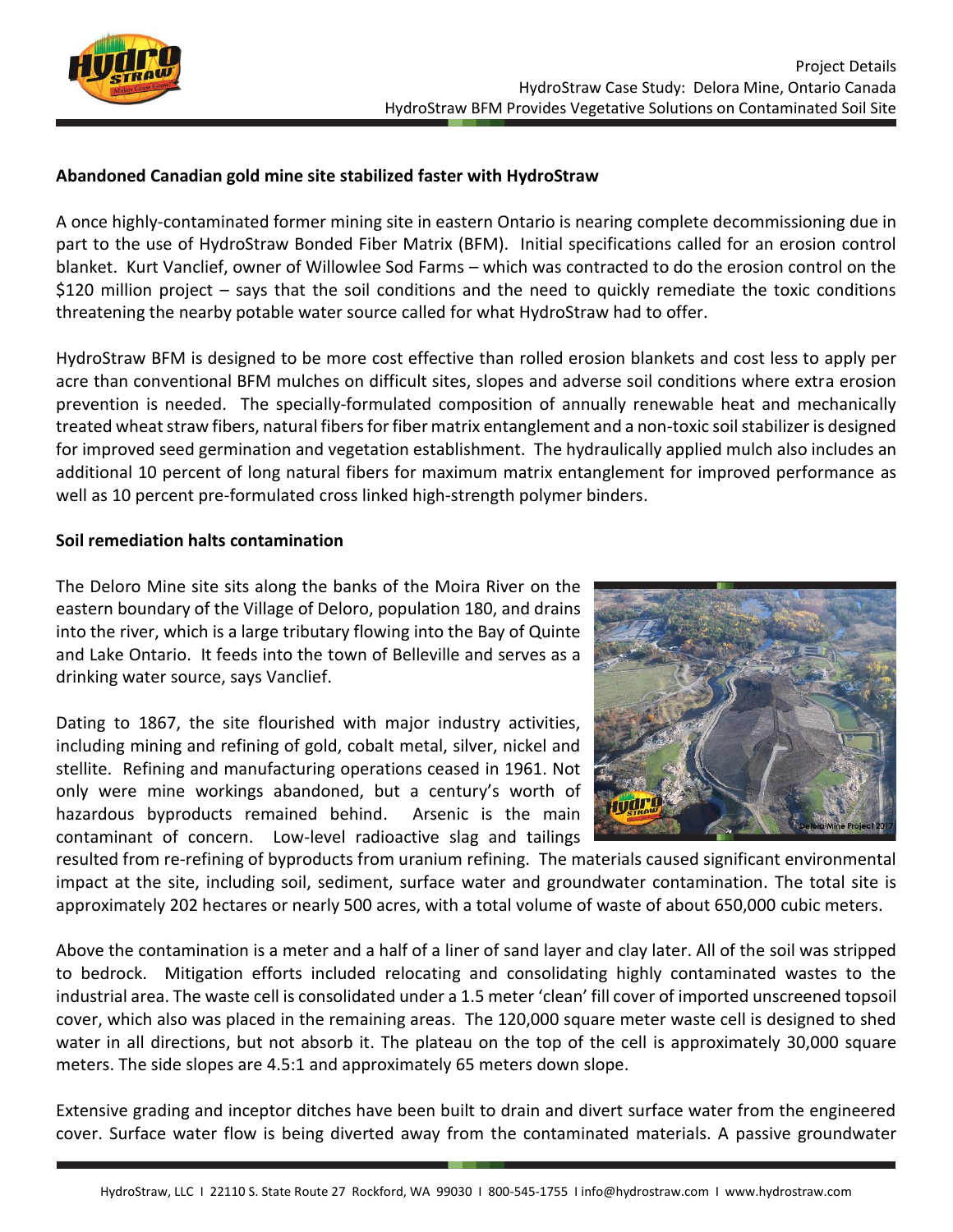

interceptor well network is diverting clean groundwater away from the wastes. An arsenic water treatment plant constructed especially for the mitigation efforts is operating continuously to treat water from the waste cell. As part of the project team of the environmental solutions contracting firm Tervita and the engineering firm of McIntosh Perry, Willowlee Sod Farms executed the revegetation plan. Willowlee, which started in 2000 as a turf and sod producer, also now provides hydroseeding and ground cover erosion control serving eastern and central Ontario with 22 employees.

## **HydroStraw preferred method for vegetation**

The province of Ontario "wants vegetation to naturalize the site it so it aesthetically looks better and holds dirt in place so no sediment or dirty water leaves the site," says Vanclief, adding that the area will remain a landfill. Vanclief recommended the use of HydroStraw BFM on the project's entire 160,000 cubic meters. The site is surrounded by woodland and wildlife. Previous use of erosion control blanket had caused issues with wildlife entanglement.



One of the driving factors in using the HydroStraw is that it's very difficult to use an erosion control blanket on soil that isn't of premium quality screened topsoil and get it to adhere evenly to the surface, Vanclief points out. "It often tents and isn't as effective as it appears from distance to be. It's difficult to install," he says. "We were confident we would have failures with the product because it was a an imperfectly prepared surface. Rolled erosion blankets require a perfectly graded soil with no lumps. But in projects of this scale, the cost to get that perfect surface is usually not a goal. "If we had to come back and do any repairs, we'd have to essentially pull the blanket back, fix areas and then put blanket back on top. Our likelihood for repairs is higher with the blankets and the challenge to complete them was a little more difficult."

Vanclief chose HydroStraw as he had had previous experience with seed from its sister company Summit Seed, Inc. and was pleased with the products in terms of ease and efficiency of use. The final strategy was to drill seed with a Brillion seeder and apply HydroStraw BFM at a rate of 4,000 pounds per acre at the 40-acre site. "We power raked the soil to break up some clods of soil that were quite large," says Vanclief. "We put about 75 percent of the seed on top of the ground with a Brillion seeder, and then applied 25 percent of the seed with the HydroStraw mulch slurry." The seed is the Ontario Ministry of Transportation's road specification mix of creeping red fescue, perennial ryegrass, bluegrass and white clover.

Willowlee crews initially worked on a tailings field, seeding between the rows of 22,000 poplar trees. "The goal is that the turf and the poplar trees would wick out as much soil moisture as possible to reduce the amount of hydraulic pressure that will go on that field," says Vanclief. "The more moisture that soaks down into the soil, the more contaminants that are forced out on the tailings below. Water is collected as it leaves the site and increased volume means more water going to the treatment facility."